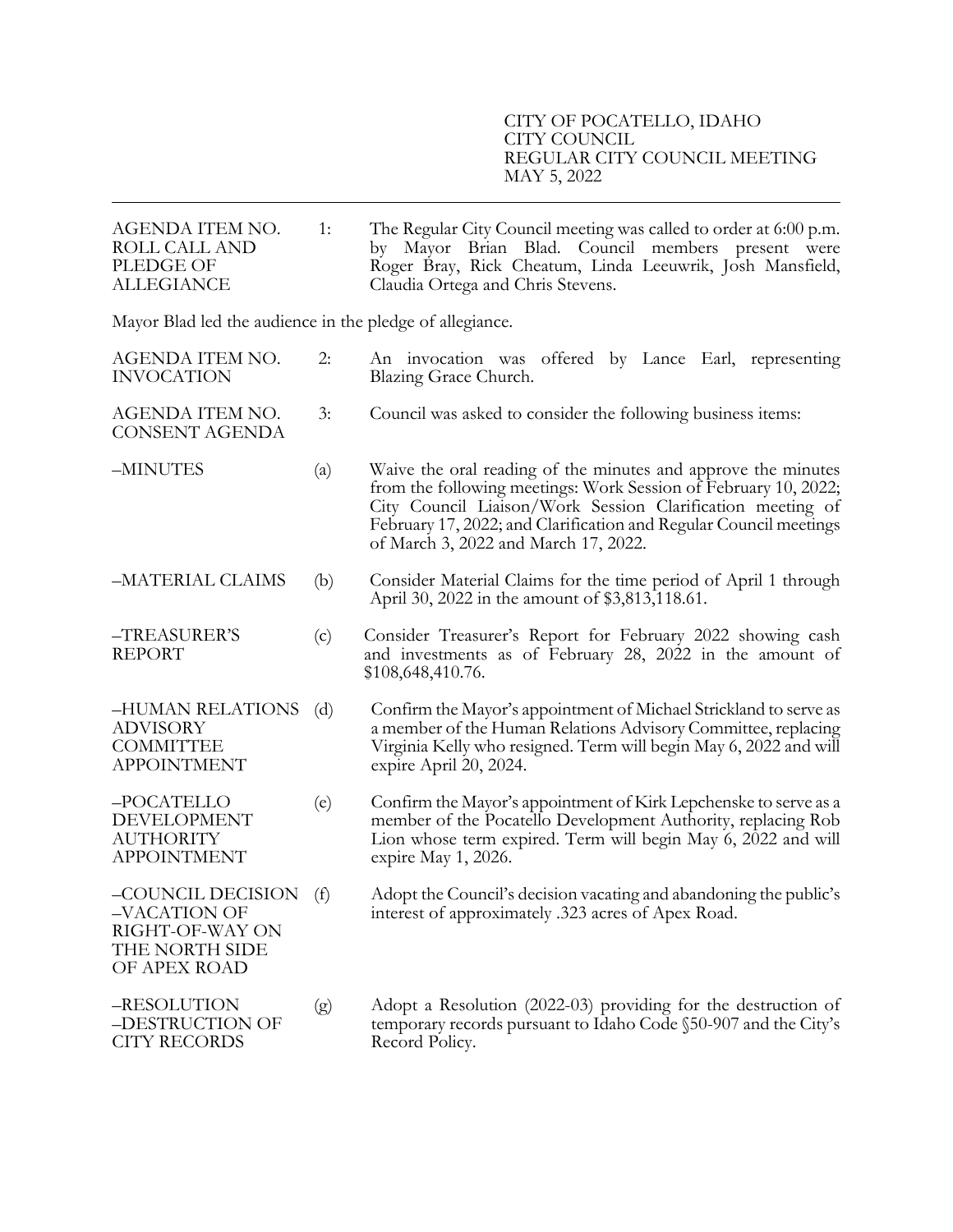# REGULAR CITY COUNCIL MEETING 2 MAY 5, 2022

–DECLARATION (h) Council was asked to declare items identified as surplus property to OF SURPLUS be sold at the City's Annual Auction on May 14, 2022. City<br>PROPERTY departments submitted lists of items that they considered surplus -2022 CITY AUCTION and these were reviewed by other departments. The items to be considered surplus are not needed by any other departments within the City.

A motion was made by Mr. Bray, seconded by Ms. Stevens, to items 3(a) and items 3(d) through 3(h) of the Consent Agenda. Upon roll call, those voting in favor were Bray, Stevens, Cheatum, Leeuwrik, Mansfield and Ortega.

Mr. Bray stated that he does not feel comfortable approving the Materials Claims and Treasurer's Report without proper detailed information.

Ms. Stevens expressed her concerns on the funding reports and general fund account balances.

A motion was made by Ms. Leeuwrik, seconded by Mr. Mansfield, to approve items 3(b) and 3(c) of the Consent Agenda. Upon roll call, those voting in favor were Leeuwrik, Mansfield and Cheatum. Voting in opposition was Bray. Ortega and Stevens abstained from voting. The motion passed.

AGENDA ITEM NO. 4: Mrs. Ortega, on behalf of Mayor Blad, proclaimed May 15 through<br>PROCLAMATIONS May 21, 2022 to be National Public Works Week in Pocatello and May 21, 2022 to be National Public Works Week in Pocatello and encouraged all citizens to join with representatives of the American

Public Works Association and government agencies in activities, events, and ceremonies designed to pay tribute to our public works professionals, engineers, managers, and employees and to recognize the substantial contributions they make to protecting our national health, safety, and quality of life.

Jeff Mansfield, Public Works Director, accepted the proclamation and thanked the Mayor and Council for the recognition.

Mr. Bray, on behalf of Mayor Blad, proclaimed May 1 through May 7, 2022 to be Municipal Clerks Week in Pocatello and further extended appreciation to our Municipal Clerk, Konni Kendell, and to all Municipal Clerks for the vital services they perform and their dedication to the communities they represent.

Konni Kendell, City Clerk, accepted the proclamation and thanked the Mayor and Council for the recognition.

Ms. Stevens, on behalf of Mayor Blad, proclaimed the month of May 2022 to be Older Americans Month in Pocatello and encouraged every resident to recognize the contributions of our older citizens, help to create an inclusive society, and join efforts to support older Americans' choices about how they age in their communities.

Mike Hirschi, representing Southeast Idaho Council of Governments (SICOG), accepted the proclamation and thanked the Mayor and Council for the recognition.

AGENDA ITEM NO. 5: Mayor Blad reminded the Council members of the May 12th CALENDAR REVIEW City Council Work Session at 9:00 a.m.; and the following meetings to be held on May 19th: City Council Liaison/Work

Session Clarification meeting at 2:00 p.m.; Clarification meeting at 5:30 p.m.; Regular Council meeting at 6:00 p.m. and Budget Meeting on May 26th at 9:00 a.m.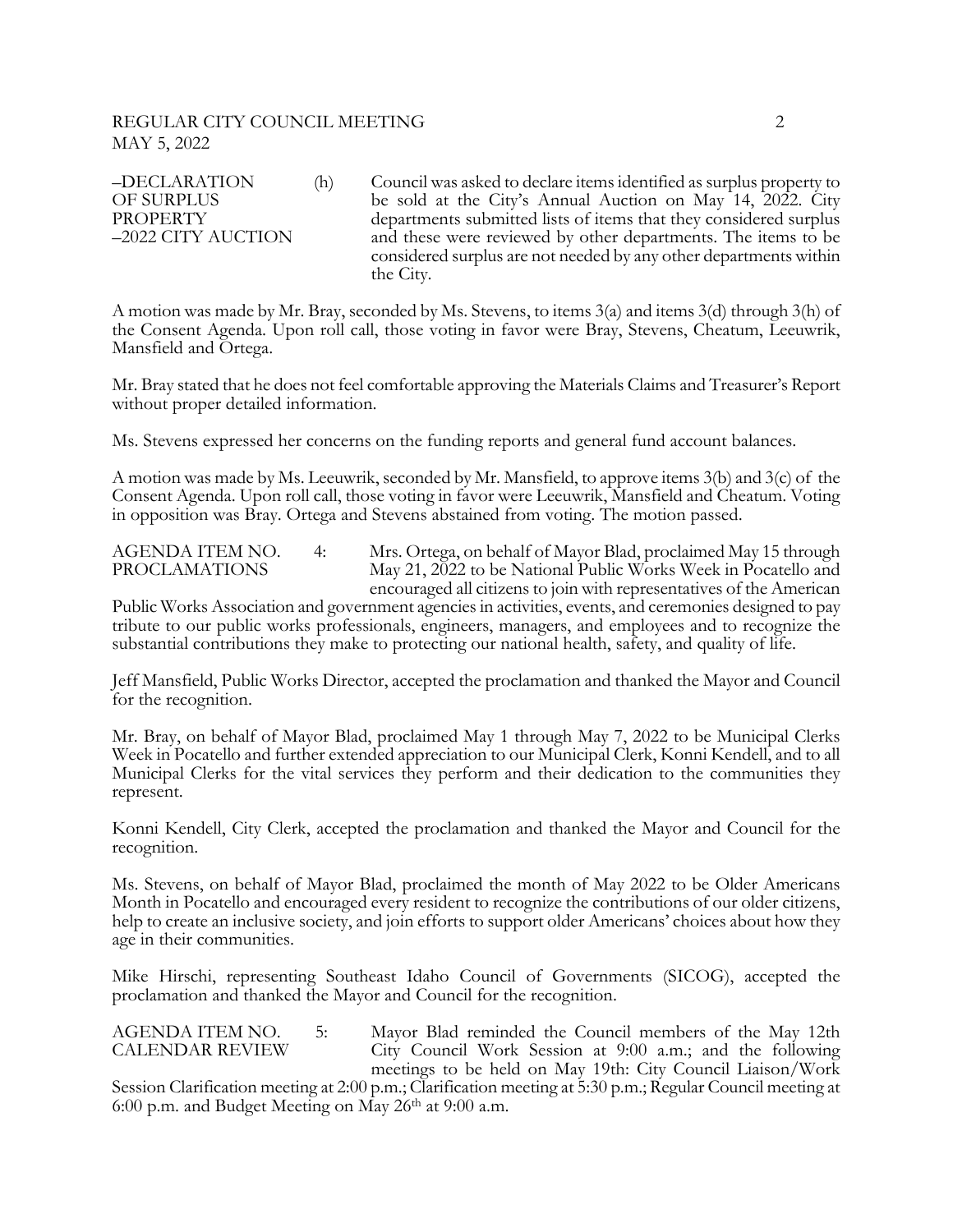# REGULAR CITY COUNCIL MEETING 3 MAY 5, 2022

May 7<sup>th</sup> is Idaho State University graduation; the Portneuf Valley Fun Run Series will begin with the Law Day Run May 7<sup>th</sup>; City wide Cleanup Day is also on May 7<sup>th</sup> with a free breakfast being served at Caldwell Park at 8:30 a.m.; Pocatello Animal Shelter will be holding a rabies vaccination clinic on May 7th at Bannock County Fairgrounds. Contact Animal Services for more information; Mother's Day at the Zoo, which gives mothers 50% off admission when accompanied by a paid child, will be May 8<sup>th</sup>; The City Auction will be held at Prime Time Auction on May 14th; "Wildlife Waltz" fundraising event takes place at Zoo Idaho May 14th. Contact the Zoo for more information. Compost Happens yard-waste- only composting program continues through the last week of November. Yard-waste carts will be picked up on the same day as your regular collection day. For more information, contact the Sanitation Department. Half-price dog licenses will be available during the month of May. Licenses may be purchased at City Hall or the Animal Shelter. For more information, please contact the Animal Shelter.

AGENDA ITEM NO. 6: This time was set aside for the Council to hear comments from the PUBLIC HEARING public regarding a request by Pocatello Creek Center, LLC, –<br>ZONE MAP AND represented by Jared Keller (mailing address: 920 Deon Drive, COMPREHENSIVE Pocatello, ID 83201) for a Zone Map and Comprehensive PLAN AMENDMENT Plan Map Amendment to rezone property located at 920 Deon Drive from Residential Medium Density Single-Family (RMS) to

Commercial General (CG) and to amend the Comprehensive Plan designation from Mixed Use (MU) to Commercial(C). Staff finds the proposal compliant with all applicable standards.

Mayor Blad opened the public hearing.

Mr. Cheatum announced that he had discussed the rezoning process with the applicant.

Council members announced that there had not been any ex parte communication.

Jared Keller, Pocatello Creek Center, LLC., gave an overview of the request. He stated the proposed zoning district change from RMS to CG is being requested as this property has never had a residential appeal or use to date, nor has it been construed in the public eye as though it could or should have. The property has been continuously and exclusively occupied for commercial purposes and is presented to the community in that character. Mr. Keller added the property has been, and will continue to be, fundamentally compatible with this requested zoning change to CG since it has essentially operated as though it was already in a CG district for many years.

Jim Anglesey, Senior Planner, stated the subject property is currently developed with a multi-tenant commercial building and related parking accommodations. He noted due to the property being zoned Residential Medium Density Single-Family (RMS), the commercial use is currently considered a legal non-conforming use. Mr. Anglesey added the applicant's proposed rezone and Comprehensive Plan amendment will bring the property back into conformity with the Zoning Ordinance. He added that all public notice requirements were met.

Mayor Blad announced no written comments had been received.

There being no further public comments, Mayor Blad closed the public hearing.

A motion was made by Mrs. Ortega, seconded by Mr. Cheatum, to approve the request by Pocatello Creek Center, LLC for a Zone Map and Comprehensive Plan Map Amendment to rezone property located at 920 Deon Drive from Residential Medium Density Single-Family (RMS) to Commercial General (CG) and to amend the Comprehensive Plan designation from Mixed Use (MU) to Commercial (C) and that the decision be set out in appropriate Council decision format. Upon roll call, those voting in favor were Ortega, Cheatum, Bray, Leeuwrik, Mansfield and Stevens.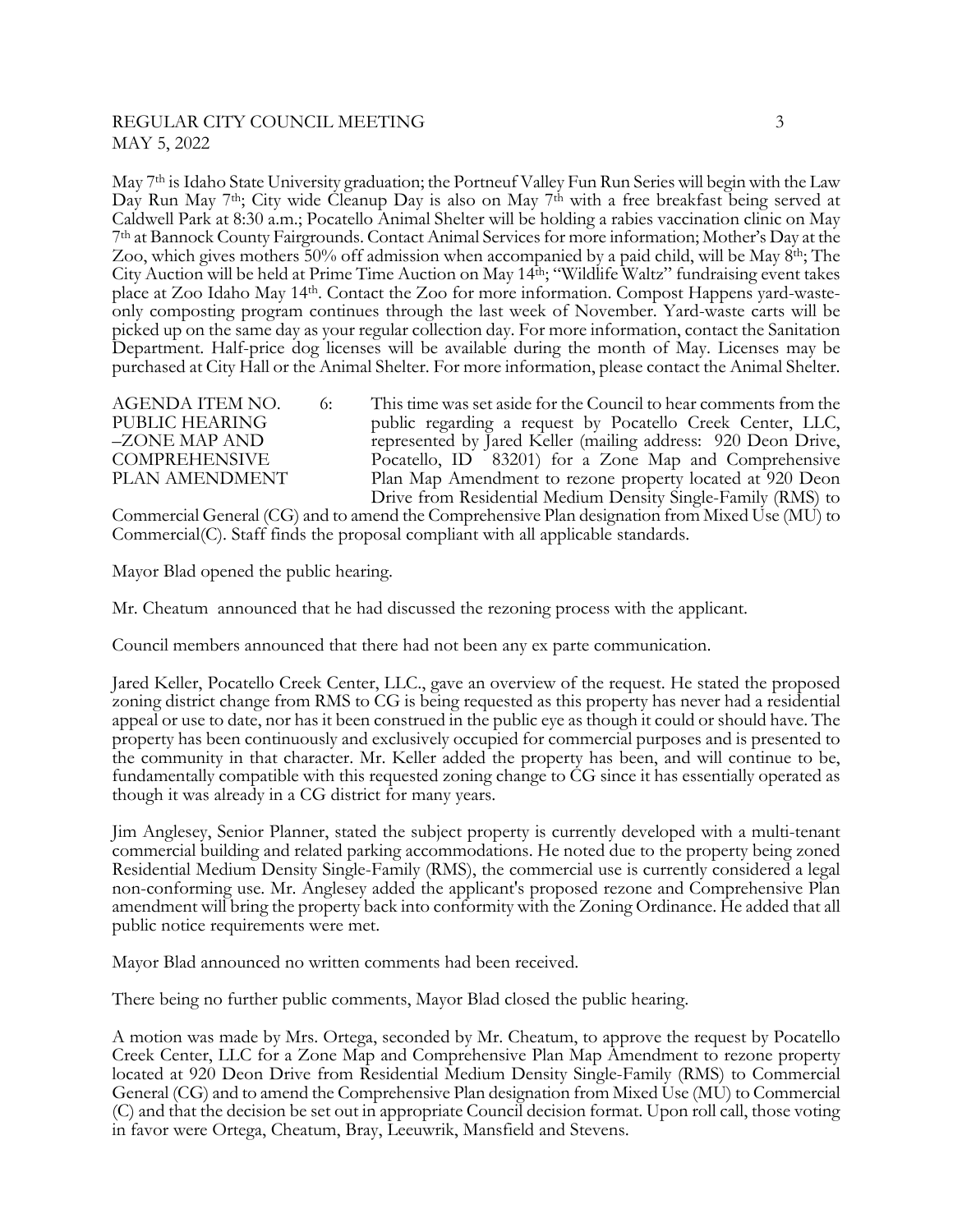# REGULAR CITY COUNCIL MEETING 4 MAY 5, 2022

AGENDA ITEM NO.  $\qquad$  7: This time was set aside for the Council to hear comments from the PUBLIC HEARING public regarding a petition submitted by Charles and Jennifer Evans,<br>
-VACATION OF represented by Dave R. Gallafent, Merrill & Merrill Chartered EASEMENT (mailing address: 109 North Arthur Avenue, Pocatello, ID 83204)<br>-1470 CEDAR LAKE to vacate a stormwater and utility easement located at 1470 Cedar ROAD Lake Drive, crossing Lots 5 and 6, Block 4 of the Cedar Lake Subdivision.

Mayor Blad opened the public hearing.

Council members announced that there had not been any ex parte communication.

Dave R. Gallafent, Merrill & Merrill Chartered, gave an overview of request. He stated that the plat map of the Cedar Lake Subdivision was drafted in 1965. Mr. Gallafent noted that the plat map showed utilities located at the south end of the property, but developers located the utilities at the north end of the property. He as that with no utilities are located on the south portion of the property, that an easement does not have a useful purpose.

Carl Anderson, Senior Planner, stated the applicant requests to vacate the public's interest of an existing stormwater and utility easement located in the Cedar Lake Subdivision. He noted the petitioner is desirous of vacating the twenty foot (20') wide stormwater and utility easement which crosses the southern-most portion of Lots 5 and 6 Block 4 of the Cedar Lake Subdivision. Mr. Anderson added the existing lots are developed with single-family dwelling units and there do not appear to be public utilities located within the area requested to be vacated. He stated there is an existing easement for a natural gas pipeline located at the south-west most corner of Lot 6 Block 4 which shall remain and is not requested to be vacated as part of the subject petition. Mr. Anderson added that all public notice requirements were met.

Mayor Blad announced no written comments had been received.

Judith Graham, Pocatello resident, spoke uncommitted to the vacation proposal. She expressed concerns of the impact on her property and access to Cedar Road.

In response to questions from Council, Merril Quayle, Public Works Engineer, stated that the proposed easement will not impact access to Cedar Road. He noted that the property owners are responsible for maintaining the road.

There being no further public comments, Mayor Blad closed the public hearing.

A motion was made by Mr. Bray, seconded by Mr. Mansfield, to approve the request by Charles and Jennifer Evans to vacate a stormwater and utility easement with the following conditions: 1) The legal description for the subject easement shall be reviewed and approved by the City Surveyor prior to recording; and 2) Any other requirements not herein noted but applicable as part of an approved easement vacation shall strictly be adhered to and that the decision be set out in appropriate Council decision format and that the property to be vacated is located at 1470 Cedar Lake Drive, crossing Lots 5 and 6, Block 4 of the Cedar Lake Subdivision. Upon roll call, those voting in favor were Bray, Mansfield, Cheatum, Leeuwrik, Ortega and Stevens.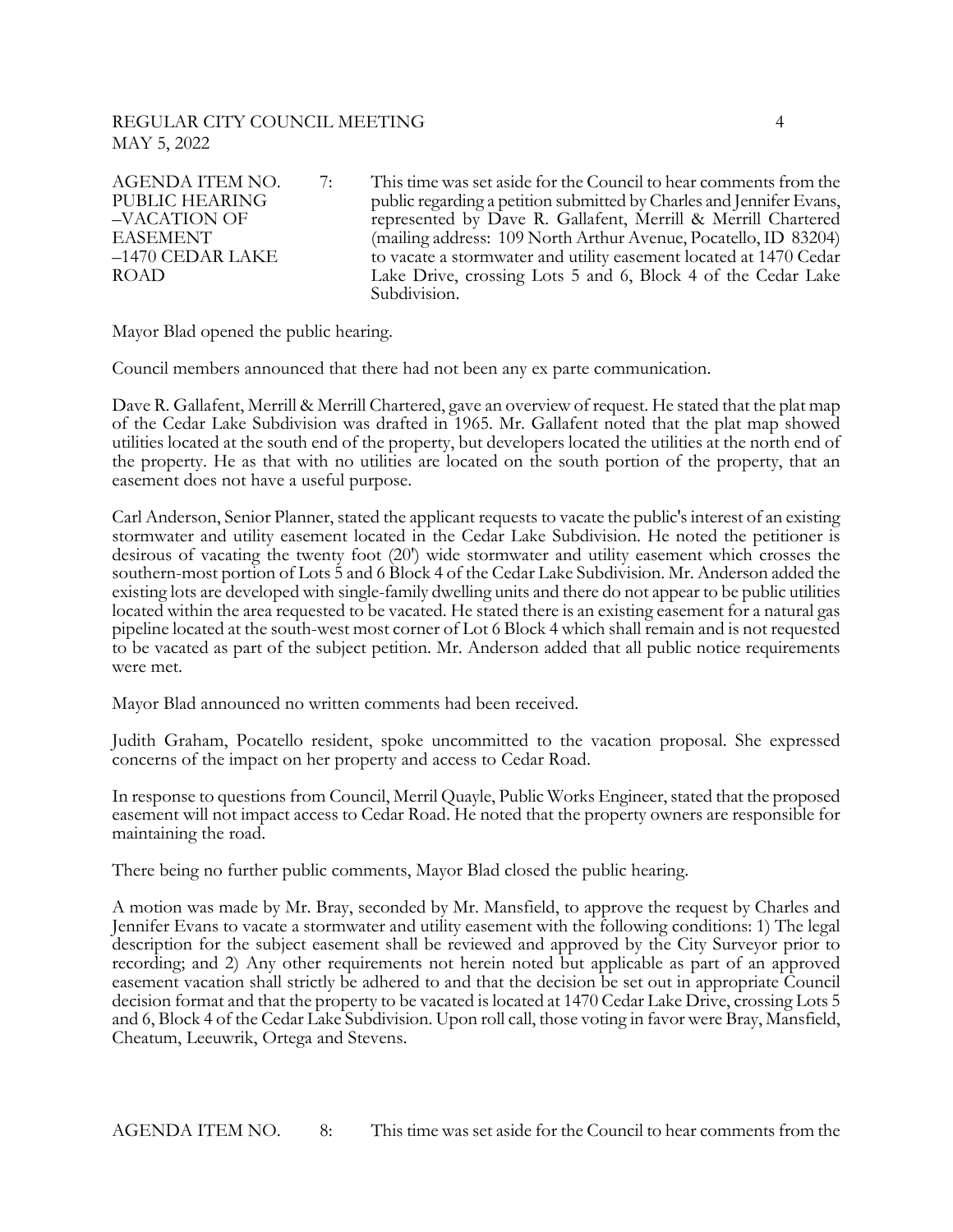# REGULAR CITY COUNCIL MEETING 5 MAY 5, 2022

PUBLIC HEARING public regarding a request by Mark Dahlquist of Pocatello<br>
–VACATION OF Neighborhood Housing Services, LLC (mailing address: 206 North EASEMENT 2000 Arthur Avenue, Pocatello, ID 83204) for a vacation of easement BLOCK OF SOUTH located in the 2000 Block of South 5th Avenue. Staff found the 5TH AVENUE proposal compliant with all applicable standards with conditions.

Mayor Blad opened the public hearing.

Council members announced that there had not been any ex parte communication.

Krystal Chanda, A & E Engineering, gave an overview of request. She stated the original purpose for retention of this easement was to serve as access for public utilities and for public access along and across all of the vacated lands. Ms. Chanda added the easement is currently going through the southeast portion of parcel 2. She noted as part of a future project development by Pocatello Neighborhood Housing Services, LLC, the existing easement would be encroached upon during construction process. Ms. Chanda added as part of the same development, a new road will be constructed along the City of Pocatello right-of-way, which will serve as a more accessible location for a public utility and public access easement than the current easement along the vacated Ford Street.

In response to questions from Council, Ms. Chanda clarified that the proposed vacation is for a 50-foot utility easement. She noted that if approved, there will be a new legal description of property showing the new 15-foot utility easement for gas a line, as specified within the conditions.

Matt Lewis, Senior Planner, stated the applicant has requested vacation of an existing access and utility easement in the former Ford Street located in the 2000 Block of South 5th Avenue. He added the Right-Of-Way better known as Ford Street was vacated May 18, 2006 and although vacated, an access and utility easement covering 0.32 acres (more or less) remains. Mr. Lewis noted there are no City utilities located within the subject easement. He added that all public notice requirements were met.

Mayor Blad announced no written comments had been received.

In response to question from Council, Merril Quayle, Public Works Engineer, stated the request is to vacate a 50-foot easement and will be replaced with a new 15-foot wide easement over the existing 2" gas line (7'5" on each side of the gas line). He noted that the public access easement will be removed and a new road will be added with the new development.

Shawna Egan, NeighborWorks representative, spoke in support of the proposal. She added it will allow NeighnorWorks to build affordable housing.

There being no further public comments, Mayor Blad closed the public hearing.

A motion was made by Ms. Leeuwrik, seconded by Ms. Stevens, to approve the request by Mark Dahlquist of Pocatello Neighborhood Housing Services, LLC for a vacation of easement with the following conditions: 1) Intermountain Gas Company shall maintain a 15-foot (15 ') wide easement over the existing two-inch (2") gas line (7.5" on either side of the gas line); 2) The legal description for the subject easement shall be reviewed and approved by the City Surveyor prior to recording; and 3) Any other requirements not herein noted but applicable as part of an approved easement vacation shall strictly be adhered to and that the property to be vacated is located in the 2000 Block of South 5th Avenue and that the decision be set out in appropriate Council decision format. Upon roll call, those voting in favor were Leeuwrik, Stevens, Bray, Cheatum, Mansfield and Ortega.<br>AGENDA ITEM NO. 9: Council was asked to consider a request by Brad Brown,

AGENDA ITEM NO. 9: Council was asked to consider a request by Brad Brown, –INTERPRETATION representing Steward Land Company, (mailing address: 1708 East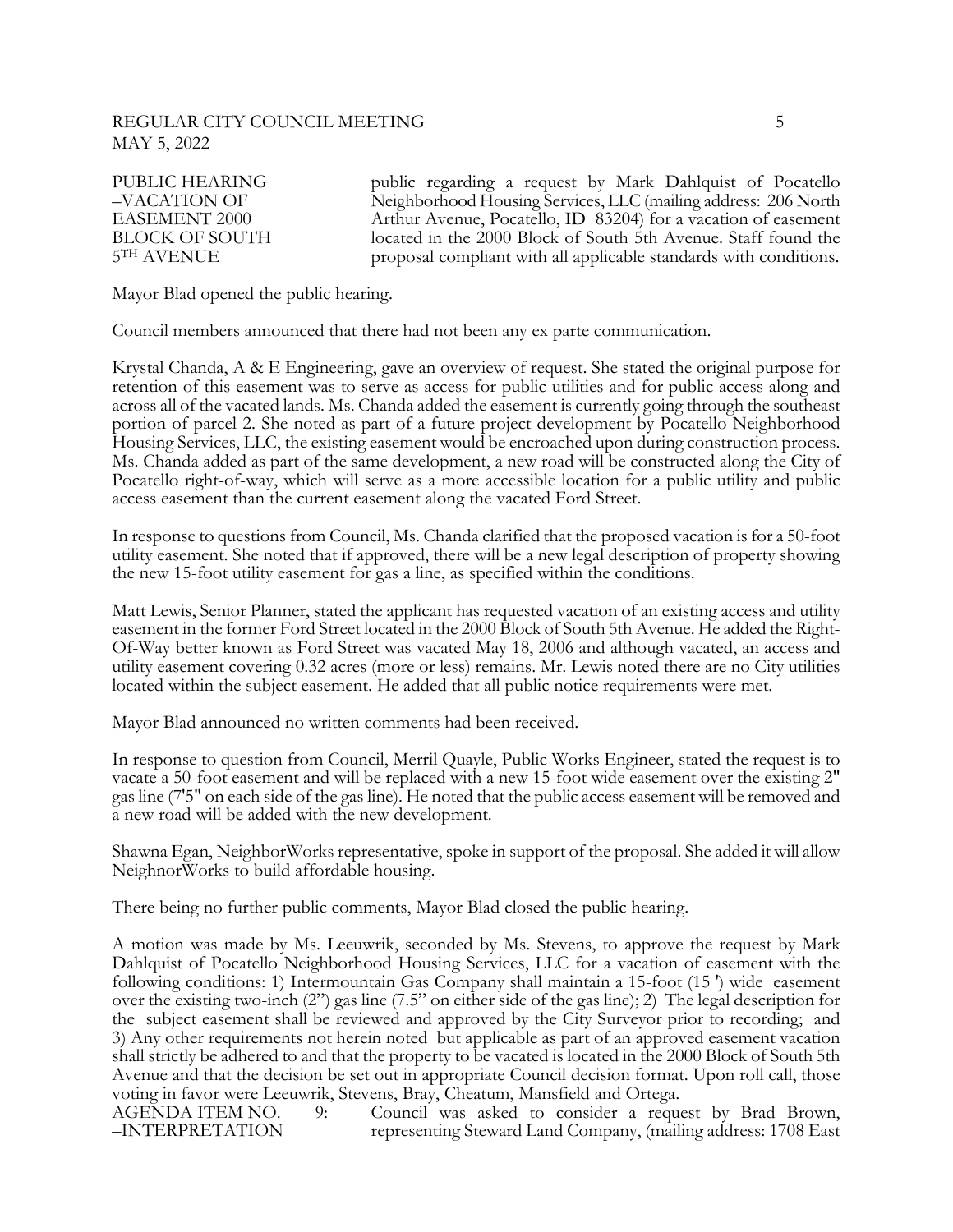#### REGULAR CITY COUNCIL MEETING 6 MAY 5, 2022

OF CITY CODE 5550 South, Suite 18, Ogden, UT 84403) to appeal the decision of APPEAL the Planning and Development Services Director's interpretation of –BRAD BROWN City Code 17.3.300(G) related to residential uses in the Commercial General Zone.

Mr. Cheatum disclosed he had a conversation with the applicant, but doesn't feel it will affect his ability to make a decision on this item.

Mr. Bray noted that all Councilmembers received an email from the applicant.

In response to questions from Council, Brad Brown, Steward Land Company, stated that he interpreted the City Code 17.3.300(G) to mean multifamily residential use is permitted when no public streets are present. He feels that rezoning takes too much time and is not guaranteed and potentially losing an investor. Mr. Brown expressed his support to permit residential usesin Commercial General Zone when it is not adjacent to a public street.

In response to questions from Council, Brent McLane, Planning and Development Director, stated that there are a limited number of commercial properties compared to areas that are zoned Residential High Density within the city. Mr. McLane added that Steward Land Company brought this proposal to Site Plan Review Committee in December 2021. He stated it was recommended to rezone the property at that time. Mr. McLane noted the rezoning preocess takes approximately 60 days.

A motion was made by Mrs. Ortega, seconded by Mr. Bray, to deny the request by Brad Brown to appeal the decision of the Planning and Development Services Director's interpretation of City Code 17.3.300(G) related to residential uses in the Commercial General Zone. Upon roll call, those voting in favor were Ortega, Bray, Mansfield and Stevens. Cheatum and Leeuwrik voted in opposition. The motion passed.

AGENDA ITEM NO. 10: Council was asked to approve a short plat application submitted by –SHORT PLAT Rick Davis, represented by Cardon Payne, Global Land Works APPLICATION (mailing address: 1823 East Center Street, Pocatello, ID 83201) to –OLYMPUS PARK subdivide 1.43 acres (more or less) into two (2) lots. The proposed SUBDIVISION subdivision is generally located at the northeast corner of the intersection of Olympus Drive and Pocatello Creek Road. Staff

found the proposal compliant with all applicable standards with conditions.

A motion was made by Mr. Cheatum, seconded by Ms. Stevens, to approve a a short plat application submitted by Rick Davis, represented by Cardon Payne, Global Land to subdivide 1.43 acres (more or less) into two (2) lots with the following conditions: 1) All conditions on the Final Plat Subdivision Application Staff report shall be met; 2) All conditions set out in the Public Works Department Memorandum from Merril Quayle, P.E. dated, April 26, 2022, shall be met; 3) The plat shall conform to all State and local laws and ordinances and is subject to review by the City Surveyor; and 4) All other standards and conditions of Municipal Code not herein stated but applicable to residential development shall apply and that the decision be set out in appropriate Council decision format and that the proposed subdivision is located at the northeast corner of the intersection of Olympus Drive and Pocatello Creek Road. Upon roll call, those voting in favor were Cheatum, Stevens, Bray, Leeuwrik, Mansfield and Ortega.

Mr. Bray left meeting at 7:47 p.m.

AGENDA ITEM NO. 11: Council was asked to approve a final plat application submitted by –FINAL PLAT M & S Development, LLC, represented by Rocky Mountain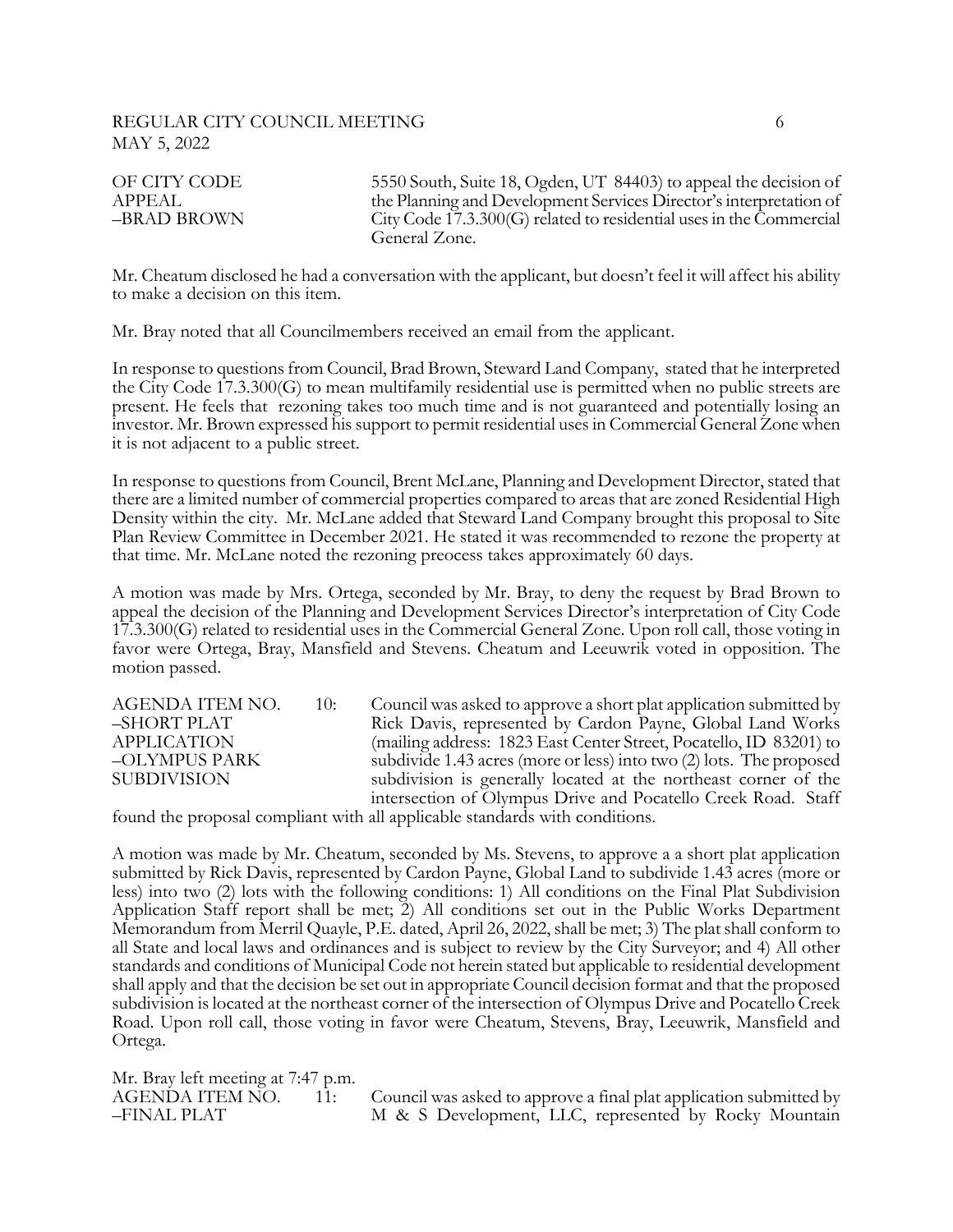# REGULAR CITY COUNCIL MEETING **7** MAY 5, 2022

| <b>APPLICATION</b> | Engineering and Surveying (mailing address: 600 East Oak Street, –   |
|--------------------|----------------------------------------------------------------------|
| <b>FIELDSTONE</b>  | Pocatello, ID 83201) to subdivide 107 acres (more or less) into      |
| <b>HEIGHTS</b>     | thirty-four (34) lots. The proposed subdivision is generally located |
| DIVISION 2         | south of South Grant Avenue and west of Bannock Highway with         |
|                    | access off of Shale Drive. Staff found the proposal compliant with   |
| all                | applicable standards with conditions.                                |

A motion was made by Mrs. Ortega seconded by Mr. Cheatum, to approve a final plat application submitted by M & S Development, LLC to subdivide 107 acres (more or less) into thirty-four (34) lots with the following conditions: 1) All conditions on the Final Plat Subdivision Application Staff report shall be met; 2) All conditions set out in the Public Works Department Memorandum from Merril Quayle, P.E. dated, April 27, 2022, shall be met; 3) An "R" restriction shall be placed on Lots 32, 33 and 34 to be dedicated to the City as public open space for the purposes outlined in Pocatello Municipal Code (PMC) 17.05.140; 4) An "R" restriction shall be placed on Lot 1 to use for stormwater retention; 5) A building permit may not be issued unless all applicable standards of PMC 16.24.100 are adhered to or a subdivision surety bond and warranty bond is obtained as outlined in PMC 16.24.110, prior to recording; 6) All building permits on lots with a slope greater than fifteen percent (15%) shall require a geotechnical assessment as outlined in PMC 17.05.130; 7) The area to remain undisturbed shall be shown and delineated with a no building line on a revised final plat and shall be completed prior to the recording of the final plat; 8) All utility access road, utility easements, retention ponds, etc., shall be included as areas disturbed and shall be included in disturbed area calculations. The boundaries shown on the plat shall be surveyed and staked prior to beginning construction. All other standards of PMC 17.05.140 shall apply; 9) As the property is located in a designated Wildland Urban interface area, use of fire-wise building materials and landscaping principles shall be required pursuant to Pocatello City Fire Department Regulations (PMC 17.04.140.E.l). All portions of the property located in the designated deer winter range shall be subject to PMC 17.04.170; and 10) All other standards and conditions of Municipal Code not herein stated but applicable to residential development shall apply and that the decision be set out in appropriate Council decision format and that the proposed subdivision is located south of South Grant Avenue and west of Bannock Highway with access off of Shale Drive. Upon roll call, those voting in favor were Ortega, Cheatum, Leeuwrik, Mansfield and Stevens. Bray was not present for the vote.

Mr. Bray re-entered meeting at 7:49 p.m.

AGENDA ITEM NO. 12: Council was asked to approve a final plat application submitted by  $-$ FINAL PLAT Clayton Holbrook of Duchesne Land 2016, LLC, represented by APPLICATION Creek Hollow and Associates, Inc. (mailing address: 611 Wilson<br>
-GATEWAY NORTH Avenue, Suite 1A, Pocatello, ID 83201) to subdivide 2.807 acres Avenue, Suite 1A, Pocatello, ID 83201) to subdivide 2.807 acres SUBDIVISION (more or less) into twenty-seven (27) lots. The proposed subdivision is generally located west of the intersection of Nora Avenue and

Stockman Road. Staff finds the proposal compliant with all applicable standards with conditions.

A motion was made by Mr. Cheatum, seconded by Ms. Leeuwrik, to approve a final plat application submitted by Clayton Holbrook of Duchesne Land 2016, LLC to subdivide 2.807 acres (more or less) into twenty-seven (27) lots with the following conditions: 1) All conditions on the Final Plat Subdivision Application Staff report shall be met; 2) All conditions set out in the Public Works Department Memorandum from Merril Quayle, P.E. dated, April 22, 2022, shall be met; and 3) All other standards and conditions of Municipal Code not herein stated but applicable to residential development shall apply and that the decision be set out in appropriate Council decision format and that the proposed subdivision is located west of the intersection of Nora Avenue and Stockman Road. Upon roll call, those voting in favor were Cheatum, Leeuwrik, Bray, Mansfield, Ortega and Stevens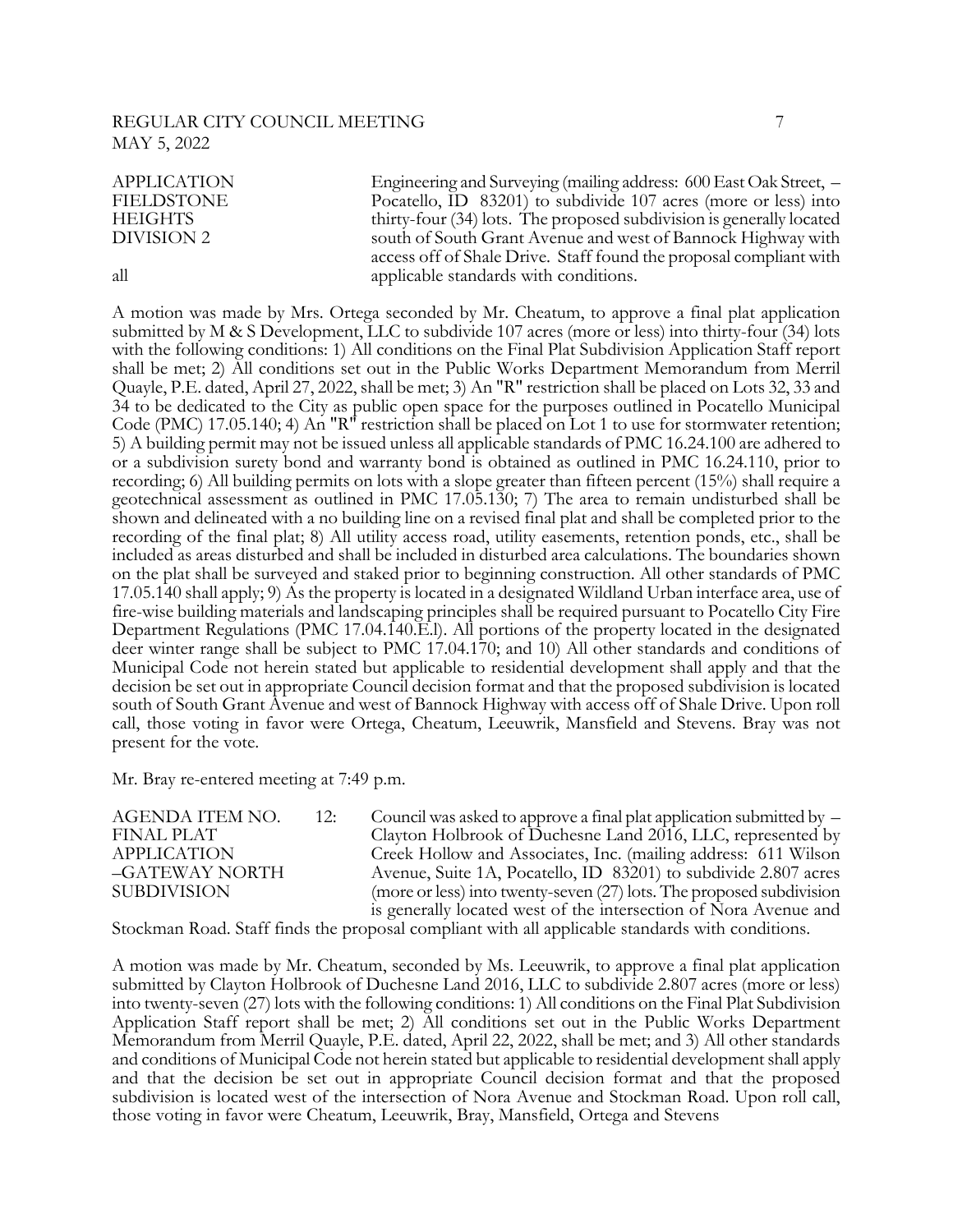AGENDA ITEM NO. 13: Council was asked to approve a Local Professional Services<br>-PROFESSIONAL Agreement with Keller Associates for the Carson Street Bridge SERVICES Project and authorize the Mayor's signature on all applicable AGREEMENT FOR documents, subject to Legal Department review. Costs for the CARSON STREET Professional Services Agreement will be paid by the Idaho BRIDGE PROJECT Transportation Department.

A motion was made by Mr. Cheatum, seconded by Ms. Leeuwrik, to approve a Local Professional Services Agreement with Keller Associates for the Carson Street Bridge Project and authorize the Mayor's signature on all applicable documents, subject to Legal Department review. Upon roll call, those voting in favor were Cheatum, Leeuwrik, Bray, Mansfield, Ortega and Stevens.

AGENDA ITEM NO. 14: Council was asked to approve by Resolution, a lease agreement –LEASE between the City and Riverbend Communications, LLC, and AGREEMENT/ authorize the Mayor's signature on all applicable documents, subject RESOLUTION to Legal Department review. The lease allows a property easement –RIVERBEND for Riverbend Communications to operate and maintain a COMMUNICATIONS, broadcasting booster antenna for a term of three (3) years at a rental LLC. rate of \$240.00 per month.

A motion was made by Ms. Stevens, seconded by Mr. Cheatum, to adopt a Resolution (2022-04) and approve a lease agreement between the City and Riverbend Communications, LLC, and authorize the Mayor's signature on all applicable documents, subject to Legal Department review, for a term of three (3) years at a rental rate of \$240.00 per month. Upon roll call, those voting in favor were Stevens, Cheatum, Bray, Leeuwrik, Mansfield and Ortega.

–PARKS AND RECREATION DEPARTMENT

AGENDA ITEM NO. 15: Council was asked to consider a request by Bureau of Land –PROPERTY USE Management (BLM) for a Property Use and Access Agreement, AND ACCESS allowing for development of a trailhead and provision of public AGREEMENT WITH access to landlocked BLM property within the BLM's East Bench BUREAU OF LAND Recreation Management Zone via City property. The property is MANAGEMENT (BLM) located at and around the old Alameda Landfill site. If approved, AT OLD ALAMEDA Council may wish to authorize the Mayor's signature on all LANDFILL SITE applicable documents, subject to Legal Department review.

A motion was made by Ms. Stevens, seconded by Mrs. Ortega, to approve the request by Bureau of Land Management (BLM) for a Property Use and Access Agreement, allowing for development of a trailhead and provision of public access to landlocked BLM property within the BLM's East Bench Recreation Management Zone via City property and authorize the Mayor's signature on all appropriate documents related to the project, subject to Legal Department review. Upon roll call, those voting in favor were Stevens, Ortega, Bray, Cheatum, Leeuwrik and Mansfield.

AGENDA ITEM NO. 16: Council was asked to consider the following requests from the Boy –EXCEPTION Scouts of America Organization (Scout Mountain District),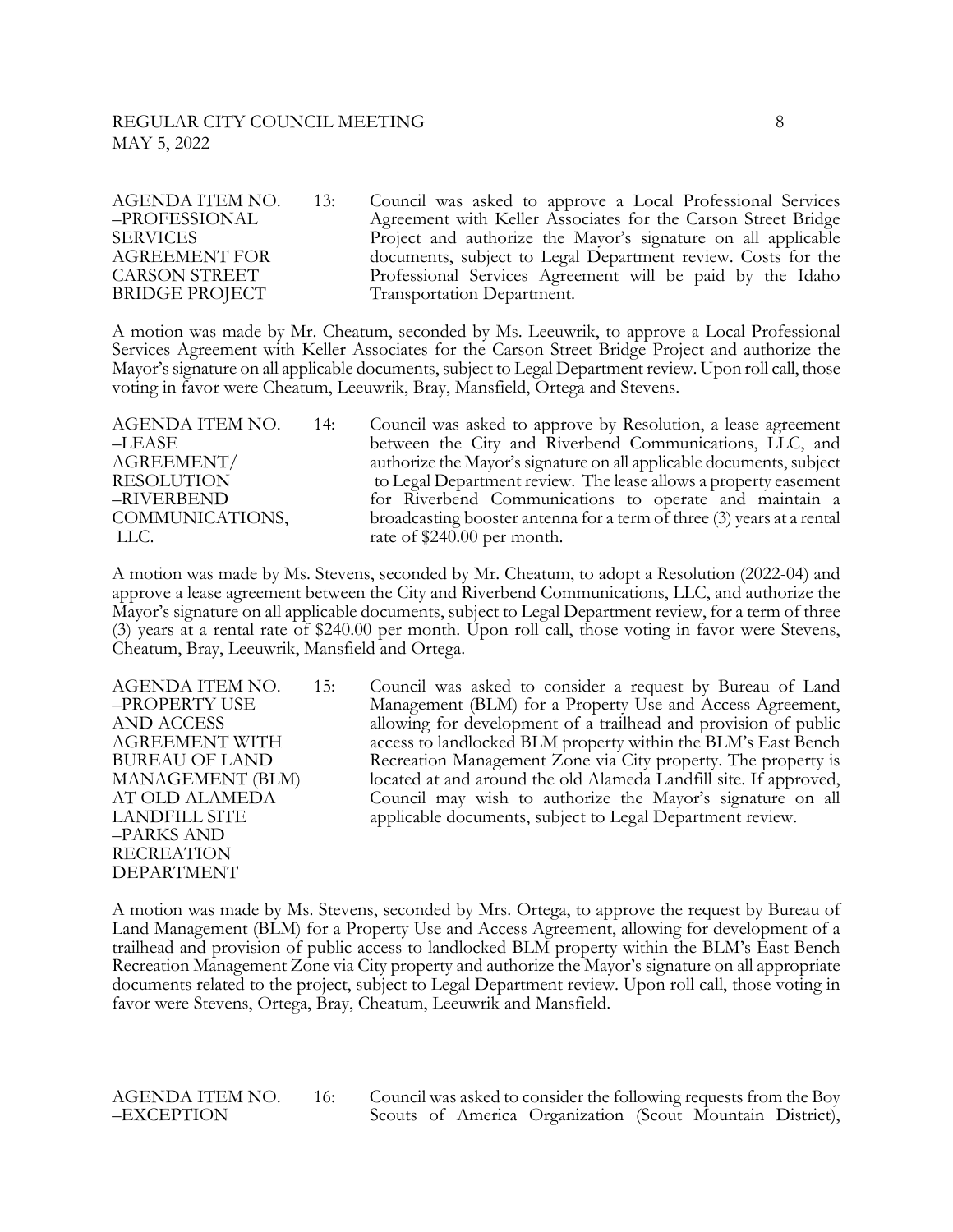OF AMERICA

REQUEST TO ALLOW represented by Ralph Oborn (mailing address: 2306 Pocatello Creek OVERNIGHT CAMPING Road, Pocatello, ID 83201) in regards to their annual Camporee –BOY SCOUTS Event:

- a) Allow an exception to City Code 12.36.020, Restricted Hours in Parks, to allow for overnight camping on May 13, 2022 to host their Spring 2022 Camporee Event at Lower Ross Park (west side) on the grassy area between the Pavilion and the Historic Locomotives; and
- b) Allow approval of associated exceptions to City Ordinance 12.36.020 for future years, subject to the Parks and Recreation Director's review and barring any significant change or changes to events.

If the exceptions are granted, the Boy Scouts of America will be required to submit the appropriate applications, provide proof of liability insurance and pay applicable permit fees. Parks and Recreation staff recommended approval of the exception requests.

A motion was made by Mr. Mansfield, seconded by Ms. Leeuwrik, to approve the requests submitted by the Boy Scouts of America Organization (Scout Mountain District) as outlined in Agenda Item No. 16(a) and 16(b). Upon roll call, those voting in favor were Mansfield, Leeuwrik, Bray, Cheatum, Ortega and Stevens.

RECREATION DEPARTMENT

AGENDA ITEM NO. 17: Council was asked to consider piggybacking Toro's Sourcewell –PIGGYBACK BID Contract #031121-TTC via Turf Equipment and Irrigation, Inc. for ACCEPTANCE OF the procurement of one (1) new Toro Groundsmaster 5900 gang SOURCEWELL mower in the sum of \$114,200.64. The cost for the purchase has CONTRACT FOR been budgeted in the Fiscal Year 2022 budget. Council may also GANG MOWER wish to authorize the Mayor's signature on all applicable documents, –PARKS AND subject to Legal Department review.

A motion was made by Mr. Bray, seconded by Ms. Stevens, to approve piggybacking Toro's Sourcewell Contract #031121-TTC via Turf Equipment and Irrigation, Inc. for the procurement of one (1) new Toro Groundsmaster 5900 gang mower in the sum of \$114,200.64 and authorize the Mayor's signature on all applicable documents, subject to Legal Department review. Upon roll call, those voting in favor were Bray, Stevens, Cheatum, Leeuwrik, Mansfield and Ortega.

AGENDA ITEM NO. 18: Council was asked to consider an ordinance amending Pocatello ORDINANCE Municipal Code Title 5 "Business Licenses and Regulations" –AMENDING specifically by amending Chapters 5.04.020, Miscellaneous Licenses MUNICIPAL CODE and Fees; 5.12.030, Licensing Period and Fees; 5.30.230, License, TITLE 5 "BUSINESS Fees; 5.44.020, License; Required; 5.52.070, License Fees, 5.56.020, LICENSES AND License; Required; Application; Fee, 5.56.070, License Renewal; Fee, REGULATIONS" and 5.60.060, Fees, removing all specific licensing fees and establishing that fees be set by Resolution of the City Council.

A motion was made by Mr. Bray, seconded by Mr. Cheatum, that the ordinance, be read only by title and placed on final passage for publication, and that only the ordinance summary sheet be submitted for